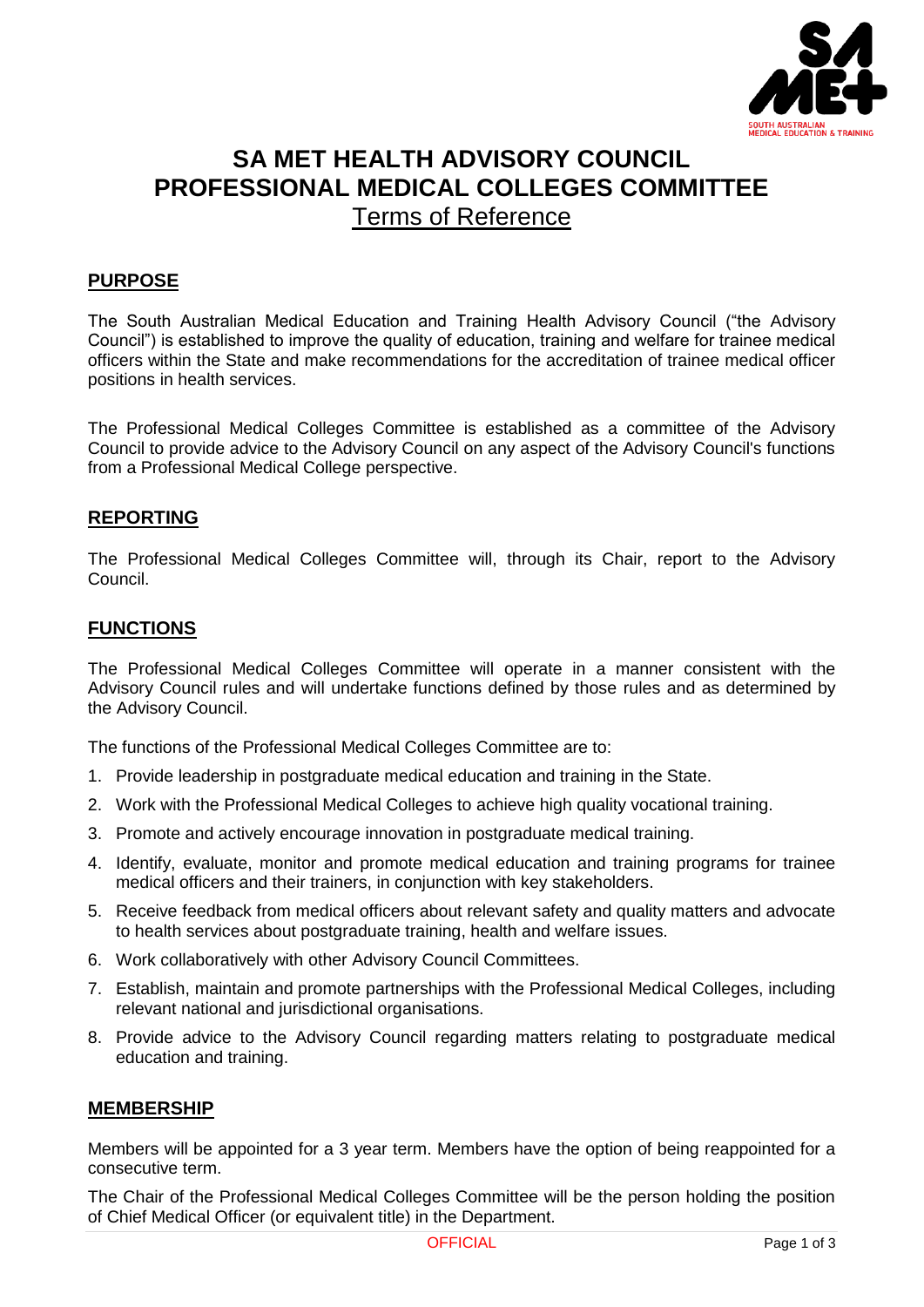The other members of the Professional Medical Colleges Committee will be:

- the member of the Advisory Council appointed as a person to represent professional medical colleges recognised by the Australian Medical Council; and
- persons appointed by the Advisory Council compromising one person from each of the medical colleges recognised by the Australian Medical Council (who may, but need not be, Members of the Advisory Council)

Members are permitted to send proxies to meetings. Members must inform the Chair that they will be sending a proxy prior to the meeting.

A membership vacancy may occur when:

- A member's term of office expires.
- A member resigns by notice in writing to the Chair of the Professional Medical Colleges Committee.
- A member is absent for three or more consecutive meetings of the Committee without informing the SA MET Unit.
- A member fails to attend 3 meetings in a calendar year.

**Conflict of Interest** – members will identify any matter arising at the meeting which the member considers to be a conflict of interest and withdraw from any decisions concerning such matters. It is at the Chair's discretion whether a member with a conflict of interest remains in the meeting or not during discussion but the member must withdraw from any decision making vote.

Any declared or identified conflict of interest will be noted in the minutes.

**Confidentiality** – members will identify any matter arising at the meeting which they consider may need to remain confidential. It is at the Chair's discretion whether the matter should remain confidential or not and the Chair will advise members if they can disclose this information outside of the meeting.

# **AUTHORITY**

The Professional Medical Colleges Committee will have the authority to:

- Seek advice from external experts.
- Co-opt members to the Committee as required.
- Establish working groups to perform activities relevant to its functions.
- Consult appropriately in order to obtain information relevant to the functions of the Committee.

### **MEETING ARRANGEMENTS**

The proceedings of the Professional Medical Colleges Committee will be governed by the Advisory Council Rules, excepting that:

- There will be at least four meetings in any 12 month period and these will be held at regular intervals.
- There will be a maximum time allocation of two hours for each meeting.
- The quorum for a meeting is a majority of members.
- Material which has not been circulated in accordance with the Health Advisory Council rules may be tabled at meetings only for information or discussion and may only be voted on with approval of the Chair.